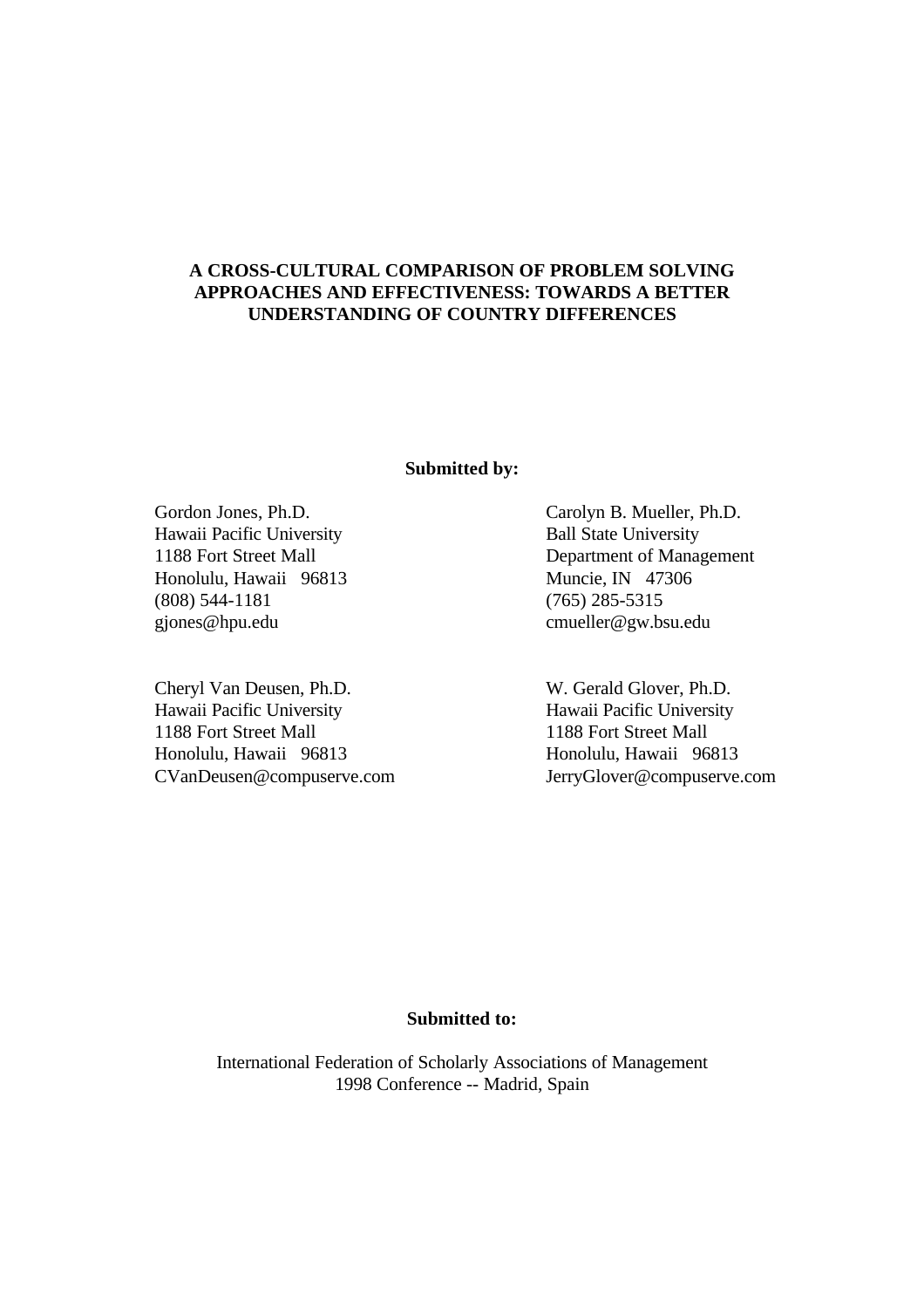## **INTRODUCTION**

Every group of people, large or small, corporate or otherwise, has a unique culture that is shaped by its members' shared history and experiences (Schein, 1985). Culture is generally viewed as a system of shared knowledge and beliefs (Rossi  $&$  O'Higgins, 1980); as the "set of important assumptions (often unstated) that members of a community share in common" (Sathe, 1985: 10); or as "a unique system for perceiving and organizing material phenomena, things, events, behavior, and emotions" (Goodenough, 1971).

Broadly speaking, culture affects all aspects of the way members of a group interact with each other. Culture may be externally imposed, as through the boundaries of an organization, or it may grow organically, for example from informal socialization processes. Because culture affects the very nature and understanding of relationships managers depend on to effectively run their organizations, cultural differences must be defined and understood so they can be constructively managed. The initial step in managing cultural differences within organizational contexts is to understand the degree of the differences among various countries, or the broad effects of culture on organizations. It is also important to understand the more specific effects of culture in organizational contexts, such as perceptual differences among people -- the importers of culture -- at various levels of employment.

Understanding and managing these cultural differences are especially beneficial for firms involved in strategic alliances such as international joint ventures, mergers, and acquisitions. For example, forming international strategic alliances often require that two (or more) different corporate cultures, which are strongly influenced by at least two different national cultures, be integrated (Frayne & Geringer, 1992). Cultural knowledge and understanding also provide information to help organizations better identify potential partners in regional trade blocs to increase the likelihood of success.

There is evidence that people's attitudes cluster according to definable cultural groupings, or national cultural patterns within a global structure (Haire, Ghiselli, & Porter, 1996; Hofstede, 1993). However, it is impossible to generalize from their diverse findings because researchers of employee attitudes across cultures have approached their particular research questions in a variety of ways. In addition, culture has often been treated as a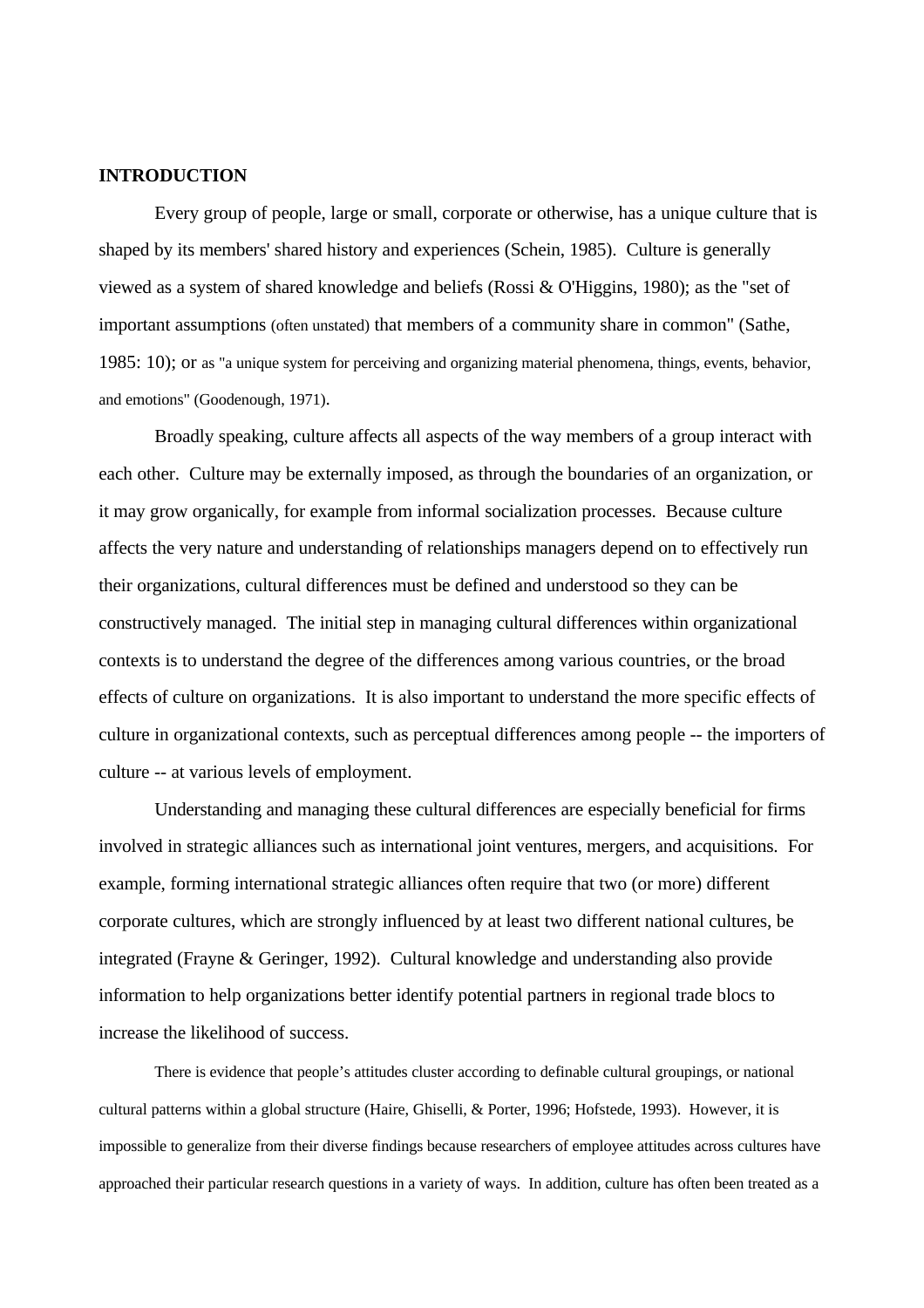residual variable which explains everything left unexplained by variables that are easier to define operationally. Numerous studies have investigated similarities and differences in the attitudes of managers of different cultural backgrounds (Everett, Stening, & Longton, 1982), but few studies have investigated the same issues for other levels of employees. And, while understanding the effects of culture on organizational processes appears to be important, no studies were found that explore how national culture affects important organizational activities such as problem solving in a wide range of organizational settings in several countries.

Trompenaars (1994: 7) viewed culture as the way in which a group of people solves problems. Since perceptual differences attributed to culture are often reflected in conflicts in such practices as rules of conduct, administrative procedures, environmental perceptions, and approaches to problem solving (Devlin & Bleackley, 1988; Harrigan, 1986) and it is likely that organizational members at different levels of employment are likely to approach problem solving differently. Since different employment levels are likely to use different problem-solving approaches, it is probable that the quality of the decisions generated will vary in effectiveness. In addition, because of the differing nature and requirements of work for differing groups of employees, it is also likely that the degree or amount of employee involvement during problem solving will differ by the group's level within its organization.

Therefore, measuring the effects of organizational culture on problem solving at various organizational levels, and then comparing the outcomes across national cultures, appears to be worthwhile. In response, this research study was designed to provide insight on how differing levels of organizational members approach problem solving, and to investigate the probability that there are significant differences in those approaches, including issues of involvement and decision quality, by country and level of employment. With this in mind, the Culture As Performance Systems (CAPS) approach to measuring organizational culture and its effects was developed by a cross-functional group of researchers (cite, 1997) to specifically address these issues. After six years of development and research on organizational culture, data has been collected in 26 organizations, both private and government, located in seven countries. Results of this large,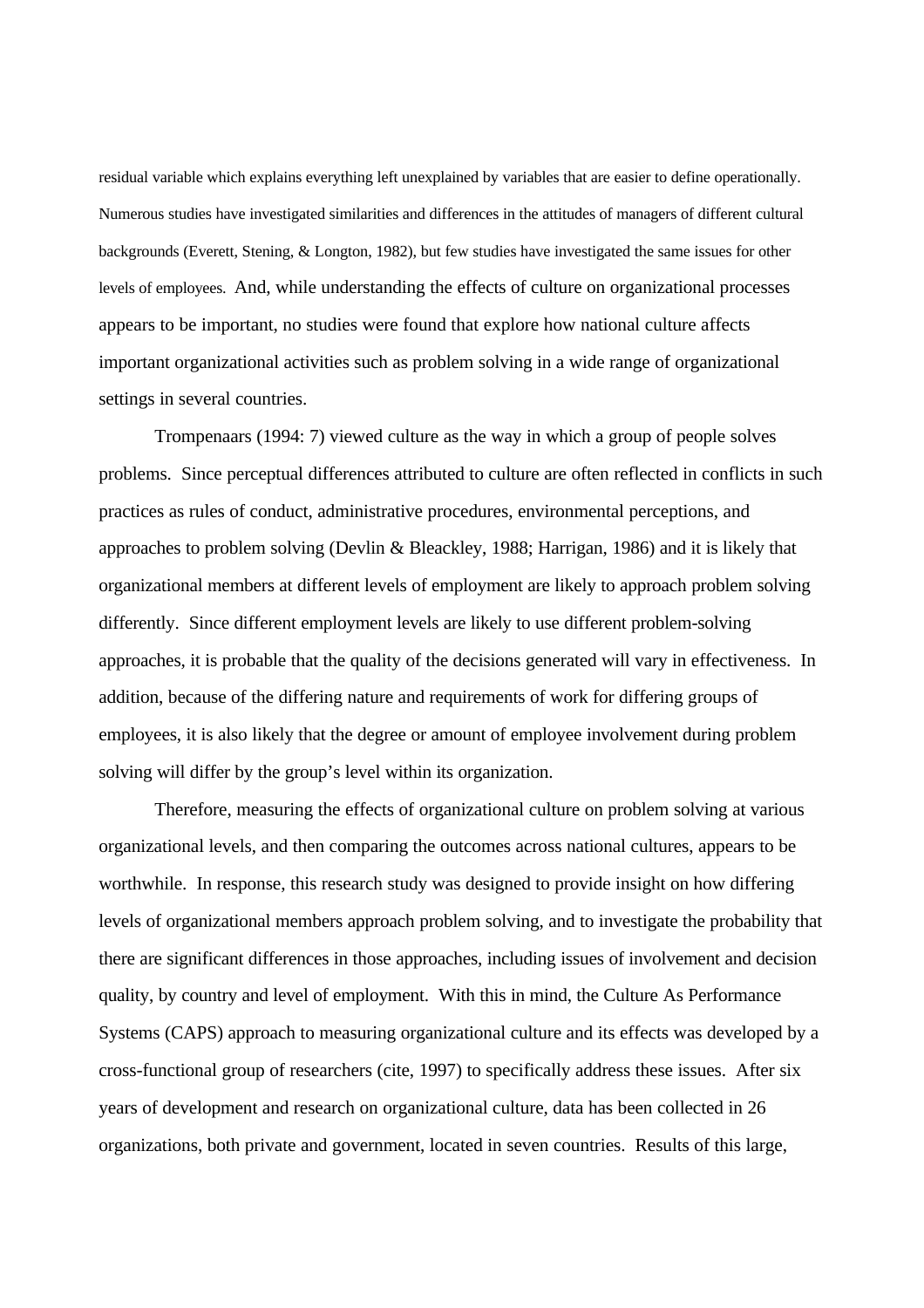multi-country study strongly suggests that culture has three levels -- IDEOLOGY, STRUCTURES, and EXPRESSIONS -- which are described shortly.

The remaining part of the paper is organized in the following manner. First, the relevant literature streams on national and organizational cultures and problem solving are reviewed and individual hypotheses developed. Next, the CAPS research design and methodology are presented, followed by a discussion of the results of the study and their implications. Finally, conclusions are drawn and future research issues are presented.

## **LITERATURE REVIEW AND HYPOTHESES**

## **The Effects of Culture**

In comparative management studies, culture is considered to be an explanatory variable (Ajiferuke & Boddewyn, 1970), a broad framework (Cummings & Schmidt, 1972), or a background factor usually synonymous with country that influences the development and reinforcement of beliefs. The literature can be segmented into that with a macro focus which examines, for example, the relationship between national culture and organizational items such as structure (Meyer, 1981), and that with a micro focus which studies, for example, the similarities and differences in attitudes of managers from different cultures (Everett, Stening and Longton, 1982). The second, or micro, perspective is more the focus of this study. From this perspective, culture is a composite of the individual sets of beliefs and values of organizational members, the carriers of national culture.

**National culture.** National cultural differences have been found to affect individual interpretations and responses to strategic issues. In other words, managers from different cultures are likely to interpret and respond to the same issues in different ways (Schneider, 1989). To illustrate, Kagono, Nonaka, Sakakibara, and Okumura (1985) found that approaches to strategy formulation differ between managers of Japanese, European, and American firms. Schneider (1989) argues that different approaches to formulating strategy, such as controlling versus adapting, are the result of cultural assumptions regarding the environment and the nature of relationships within an organization. Ouchi & Jaeger (1978) suggest that, in different countries, organizational members may have substantially different orientations to one another, their roles, and the organizational mission. For example, many French companies have a reputation for independence and a management style that permits only limited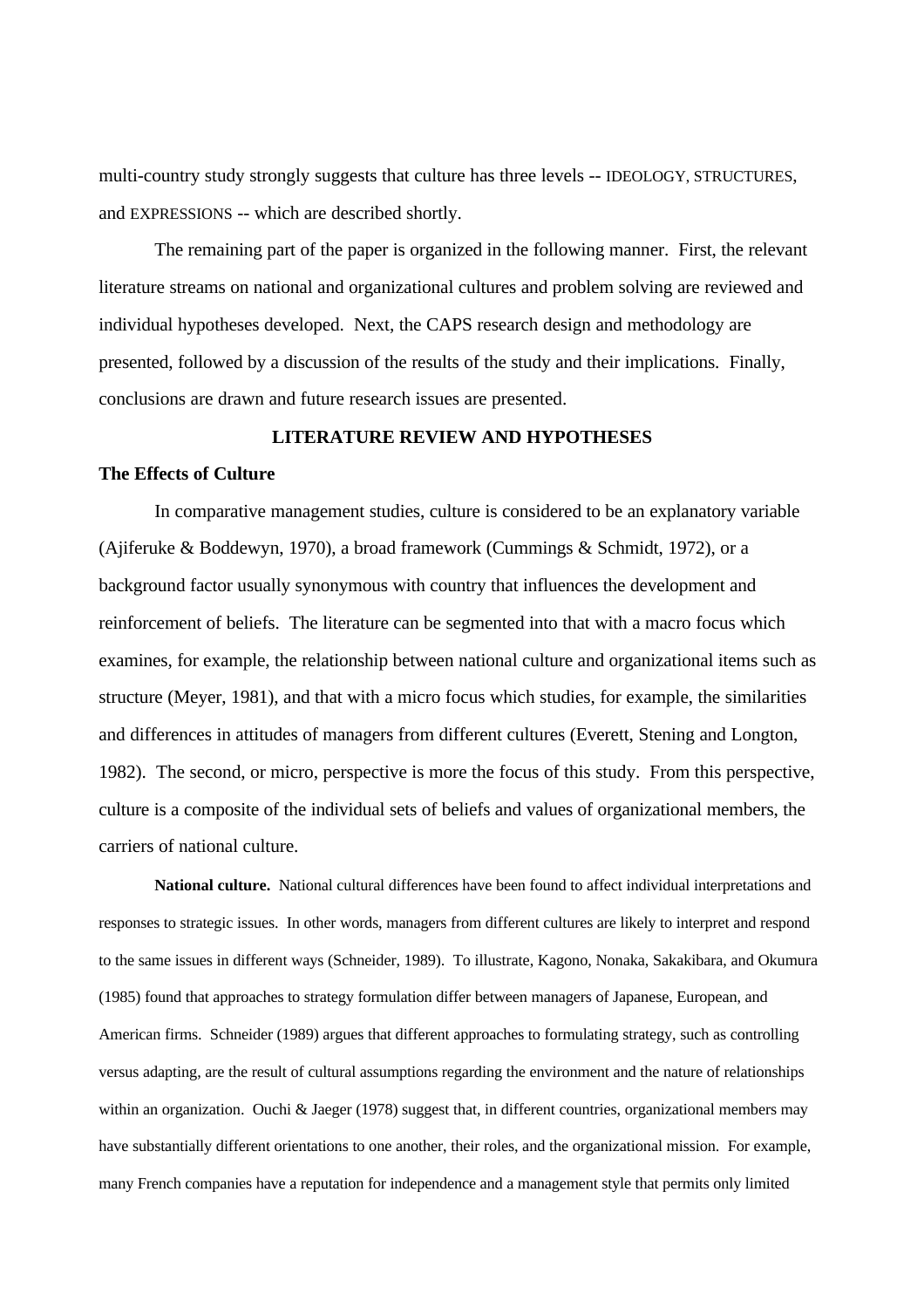consultation. Japanese companies have a reputation for long-term thinking but slow decision making. Companies in the U.S. resort much more to legalistic relationships that are developed quickly, while some British companies have a reputation for short-term thinking and lack of dynamism (Collins & Doorley, 1991: 220).<sup>1</sup> This suggests that when people come from dissimilar cultural backgrounds, they may have very different perceptions of effective and appropriate organizational practices and develop different beliefs and methods for dealing with the complexities of organizational life. In addition, within these broad national generalizations, there are great variations in culture from company to company.

**Corporate culture.** That organizations themselves produce culture is a second major way that culture and organization are linked (Deal & Kennedy, 1982; Tichy, 1982). Organizational culture is not the same as national culture, though clearly organizations are highly influenced by the national culture(s) that compose their environments. Thus, the concepts of national culture and corporate culture are quite compatible with one another. Both derive from similar basic assumptions about the nature of organizations, the social world, and of human nature (Smircich, 1983). Both perspectives view organizations as adaptive systems that exist within environments which provide predisposition and imperatives for behavior.

Prior research suggests that corporate cultural differences are composed of other elements than those that make up national cultural differences. Among national cultures, considerable differences have been found in values, such as of good and evil. Among organizational cultures, the opposite seems to occur; considerable differences in practices have been found for people who hold roughly the same values. These differences are believed to be explained by the different places of socialization for values and practices (Hofstede *et al*, 1990). Values are acquired when young, mainly through socialization in the family, neighborhood, and school (national culture.) Organizational practices, on the other hand, are learned through socialization at the workplace (organizational culture), which is usually entered as an adult with the majority of one's values firmly in place (Pascale, 1985). Hofstede, Neuijen, Ohayv, & Sanders (1990) suggest that corporate cultures are partly predetermined by nationality, industry, and task.

l

<sup>&</sup>lt;sup>1</sup> Please note that these labels are simplistic. There are wide variations around the cultural norms within each country.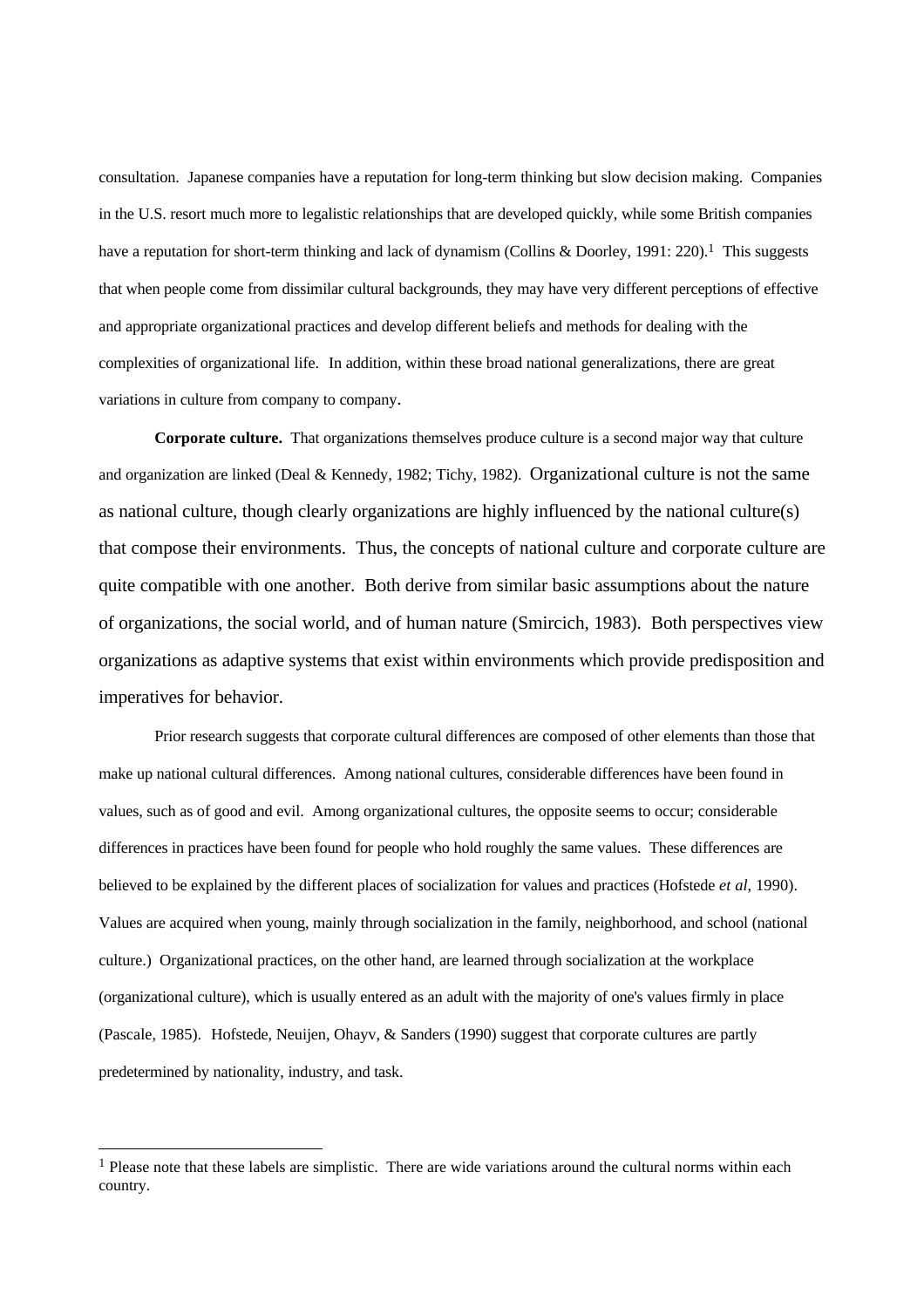Researchers have focused on the processes through which individuals develop shared understandings of what information is important and what responses or actions are appropriate. How people see and interpret their world is learned through social interaction (Berger & Luckman, 1966), usually in small groups where ambiguous events, like changes in the business environment, are defined and made "real." Thus, the basic social process of developing a common reality underlies a wide variety of organizational phenomena, such as environmental scanning, the interpretation of performance feedback, and problem solving, which are critically important within organizations (Bettenhausen, 1991). In sum, organizational culture is strongly linked with national culture, and it is likely that both national and organizational cultures affect problem solving within organizations.

## **Problem Solving in Organizations**

Given the pervasive nature of culture, it is not surprising that individuals experience difficulties in their working relationships, particularly during situations that require input from more than one organizational member to solve problems. Although assessments of various "problems" may be formed objectively, they are often influenced by individuals' highly subjective perceptions and interpretations (Daft & Weick, 1984; Dutton & Duncan, 1987). Because individual perceptions determine how events are interpreted, multiple meanings are possible. Therefore, different interpretations of events trigger different problem-solving processes as well as different behaviors in individuals (Amason, 1993; Nutt, 1984).

Cultural differences among individuals have most often been found to negatively affect the nature of personal interactions and result in poor working relationships. As a result, deeply-rooted ethnocentric, or cultural, differences at various levels within an organization, because of their effect on employee relationships and processes such as problem solving, are likely to have a direct bearing on employees' ability to realize stated company/department goals. For example, a variety of research (e.g., Kagono *et al*., 1985; Schneider, 1989; Wallace, 1992) demonstrate that cultural influences are important because they affect employees' interpretations of and responses to specific-context issues, and these influences vary due to the effects of national and organizational culture.

In learning an organization's culture, individuals develop a situational definition (McHugh, 1968) or schemes for interpreting events within an organizational context (Berger & Luckman, 1966; Cicourel, 1974).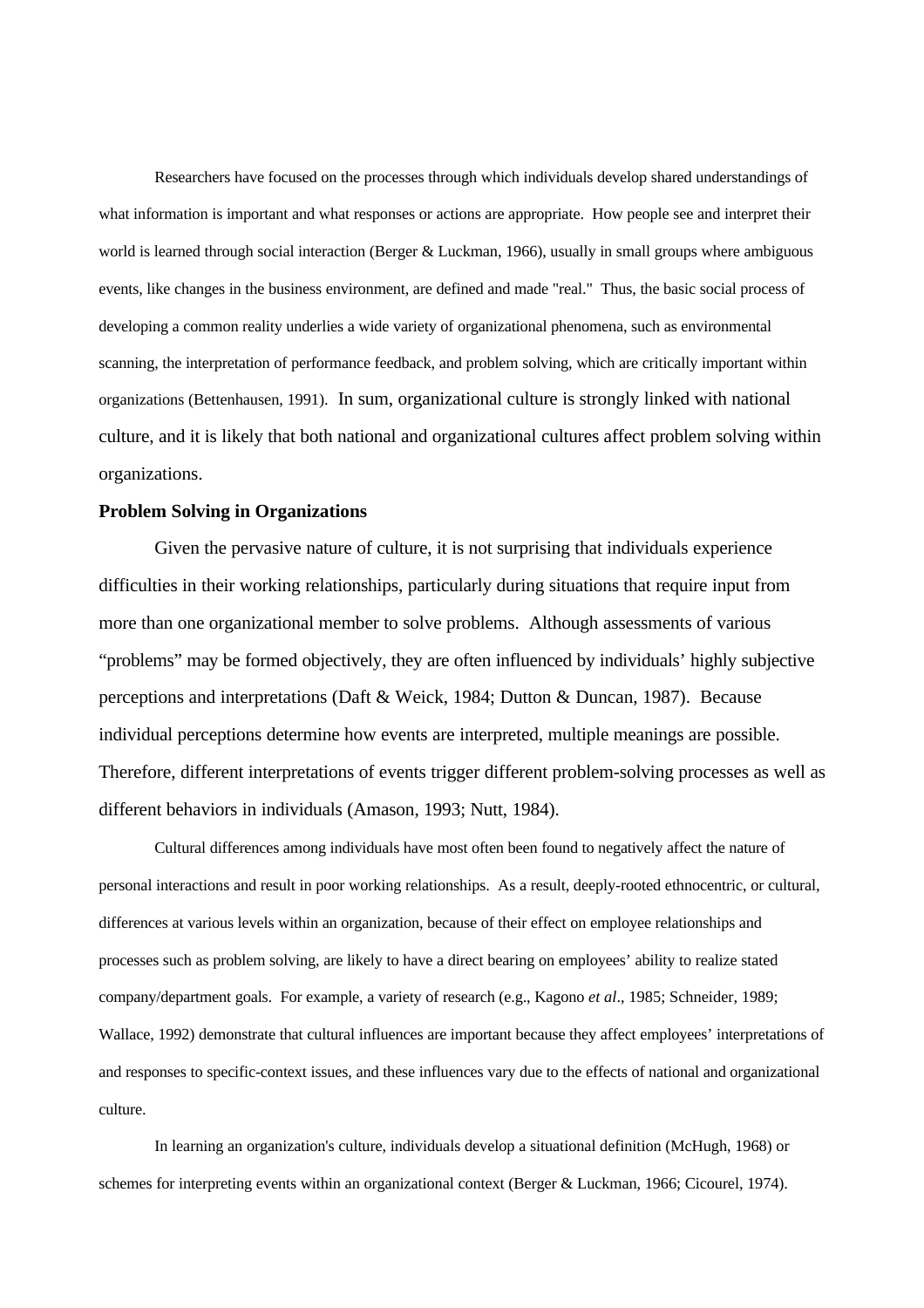Individuals need situation- or culture-specific interpretation schemes in order to make sense of happenings in a setting and to respond with meaningful and appropriate actions. They need a territorial map, so to speak, that is fairly consistent with maps that other organizational members carry and use (Weick, 1979). Personal needs, values, and interests as well as backgrounds and experiences affect how individuals perceive and interpret events and engage in organizational activities such as problem solving.

Problem solving requires that organizational members communicate with each other through the use of a shared language. Within organizations, the development of a shared language is partially determined by similarity in members' backgrounds and experiences (Zenger & Lawrence, 1989) because individuals who share experiences tend to develop a common vocabulary (Rhodes, 1983) and common interpretations of events that encourage further communication (Lawrence & Lorsch, 1967). For instance, when employees work together on a project, their shared experience contributes to a common vocabulary and understanding of current work. Similarly, Blau and Scott (1962) noted a common tendency for people at the same organizational level to interact and communicate more with one another than with individuals at different levels. This tendency occurs, presumably, because organizational peers are more likely to share common characteristics and problems and, therefore, perceive themselves as being similar (Katz & Kahn, 1978).

While people who have varied backgrounds and experiences bring different capabilities to the problemsolving arena (Jackson, Brett, Sessa, Cooper, Julin & Peyronnin, 1991), they are likely to have trouble identifying and interpreting messages similarly because subjective experience, judgement, and discussion are required to interpret ambiguous events (Daft & Lengel, 1986). Thus, cultural and demographic differences such as belonging to a particular level within an organization are likely to complicate interactions and interpretation of messages among employees and result in differing approaches to problem solving, the degree of involvement in the process, as well as the ultimate effectiveness of those decisions. Therefore, a strong organizational culture serves several important functions, one of which is as a sense-making device to guide and shape individual perceptions and behavior (Pfeffer, 1981).

To review, between organizations and, to a lesser extent, between units of the same organization, there are different cultures. Moreover, there are distinct differences in organizational cultures across nations. Individuals with different organizational experiences and backgrounds are likely to have differing attitudes and values and hold divergent points of view (Bantel & Jackson, 1989). Because of their differences, then, organizational members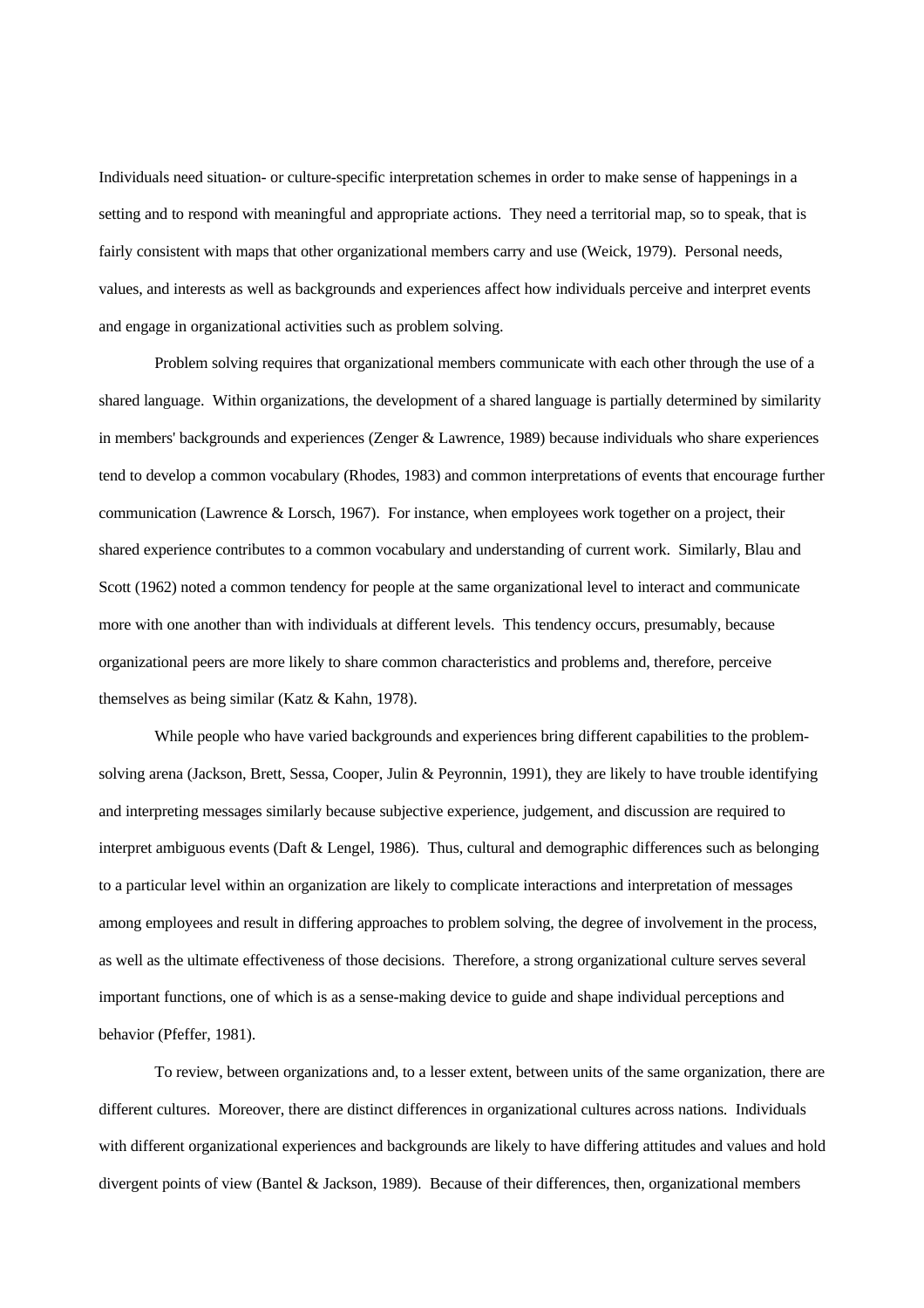from different countries as well as from various employment levels within their organizations are likely to develop different beliefs and approaches to problem solving, to participate in the process to varying degrees, and to generate decisions that vary in quality.

## **The Culture As Performance Systems (CAPS) Approach**

The CAPS approach to measuring organizational culture was developed and refined by a cross-functional team of researchers over the past six years. Results from the study strongly suggest that culture has three content levels: IDEOLOGY, STRUCTURES and EXPRESSIONS (See Figure 1). The IDEOLOGY level of the CAPS process includes values, beliefs, and paradigms. The cultural DESIGNS level includes the systems and strategies by which an organization operates. The EXPRESSIONS level includes the behaviors, products, and artifacts of an organization, similar to what some have called organizational climate. An item contained in one level is linked to similar items in the other two levels. When similar items in each of the three levels are considered as a group, they are referred to as a cultural dimension or profile. The current framework includes 15 scales of bi-polar opposites that define and measure cultural dimensions.

#### **FIGURE 1. Levels of Cultural Meaning in Organizations**

This study was designed to evaluate a particular cultural dimension or profile from the CAPS data base. As just reviewed, a dimension is defined by three specific items from the CAPS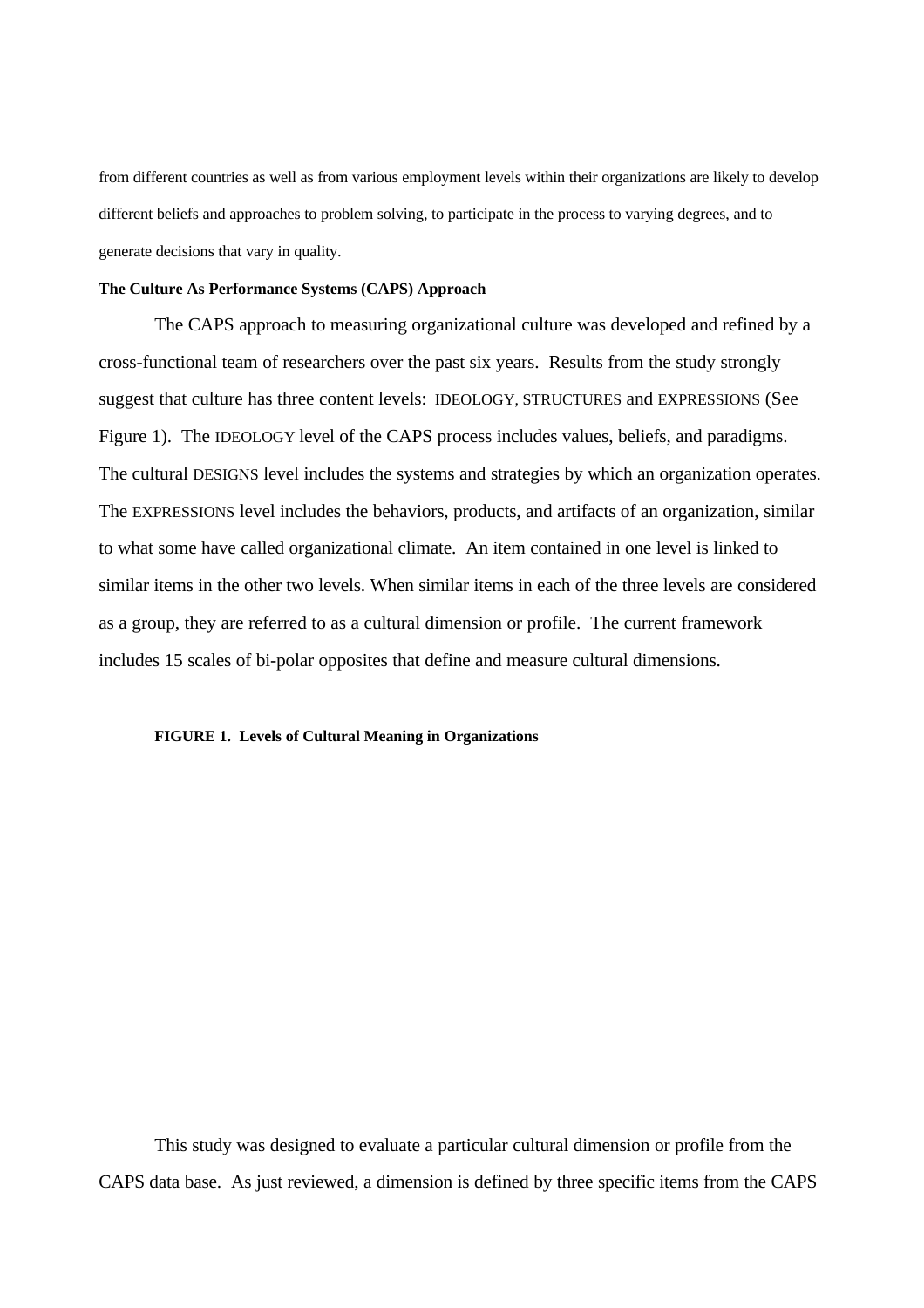questionnaire, one from each of the three content levels. The specific items from the CAPS questionnaire of interest to the current investigation are:

- #4 We believe problems are best solved by working together.
- #19 Everyone involved in a problem is asked to help solve it.
- #34 When we solve problems, they remain solved.

The first item (#4) was designed to capture data about members' ideological beliefs of their specific organization and country of origin (IDEOLOGY level). By contrast, the second item (#19) was designed to capture data about organizational processes (DESIGNS level), while the third item (#34) was developed to capture data of organizational members' behaviors and outcomes (EXPRESSIONS level.)

Consistent with the previous discussion, the following hypotheses were developed:

H1: Beliefs about problem solving vary significantly by country.

H2A: Senior managers' beliefs about problem solving vary significantly by country.

H2B: Middle managers' beliefs about problem solving vary significantly by country.

H2C: Non-supervisory employees' beliefs about problem solving vary significantly by country.

H3: Level of involvement in problem solving varies significantly by country.

H4A: Senior managers' level of involvement in problem solving varies significantly by country.

H4B: Middle managers' level of involvement in problem solving varies significantly by country.

H4C: Non-supervisory employees' level of involvement in problem solving varies significantly by country.

H5: The frequency of recurring problems varies by country.

H6A: The frequency of recurring problems for senior managers varies by country.

H6B: The frequency of recurring problems for middle managers varies by country.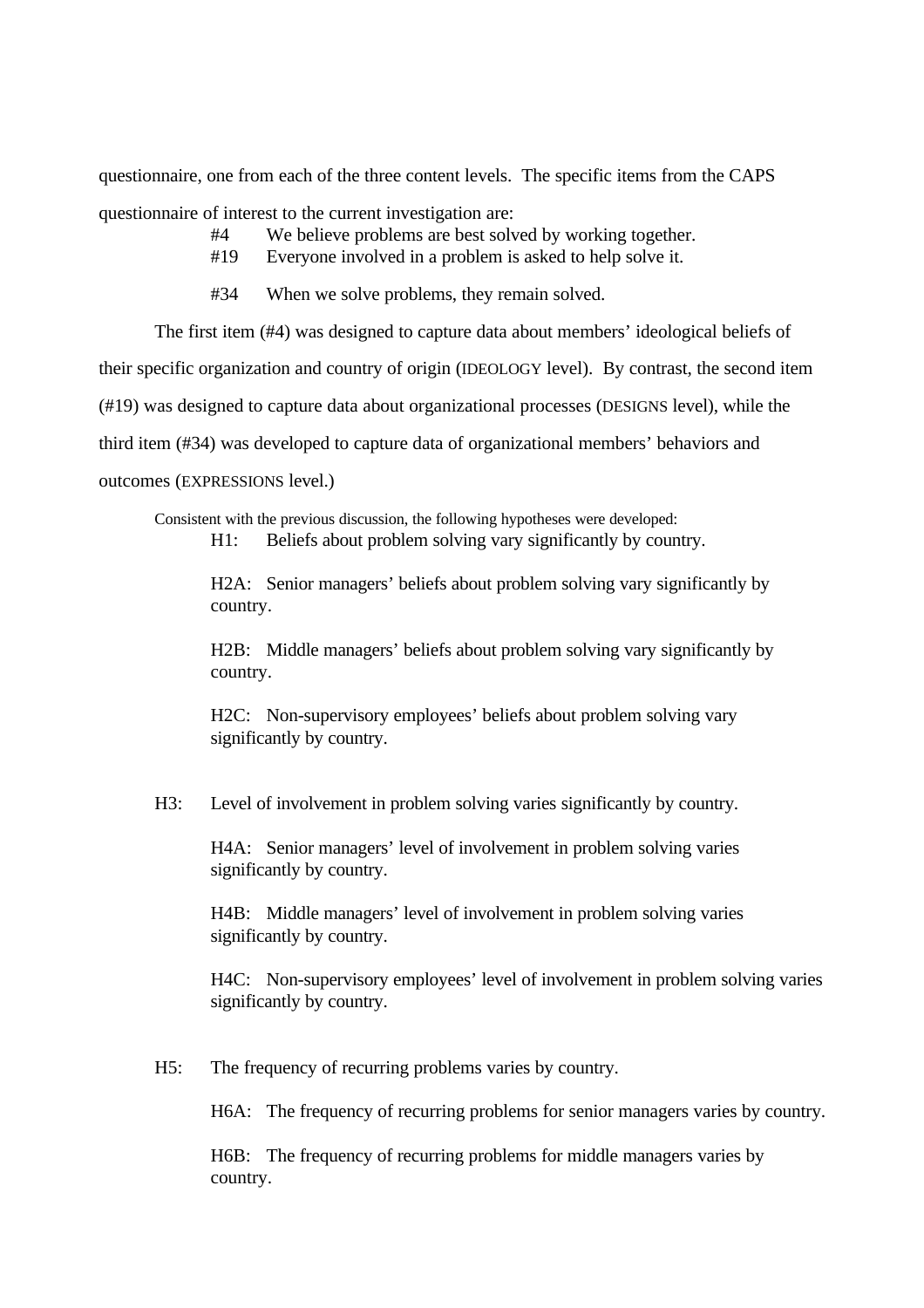H6C: The frequency of recurring problems for non-supervisory employees varies by country.

## **METHODOLOGY**

This study utilized a multi-method approach in obtaining data on each of the 15 scales used to measure cultural dimensions. Five primary data gathering methods were used: questionnaire; structured interview; participant observation; document analysis; and focus groups. To attain data from external constituents of the organizations, focus groups were conducted with suppliers and customers, as well as with groups of organizational members -- supervisors, line employees, and managers.

The rationale for using a multi-method approach was, from the onset, to increase construct validity through convergent validation of methods. Specifically, the goal was convergence of the multiple methods, because if different collection methods provided similar results, greater confidence could be placed on data accuracy. The combination of qualitative and quantitative techniques provided a balanced approached to measuring organizational cultures.

A comprehensive database permitted the comparison of the five data collection methods and three metrics for all the organizations combined. Using correlational techniques, the validity coefficients comparing Team Member Ratings with questionnaire results ranged from 0.59 to 0.87, with an average of 0.75, well within the acceptable level of 0.70 (Nunnally, 1978).

Data was collected from a sample of 12,000 respondents from an approximate population of 16,000 executives, middle managers, and employees in those 26 organizations. Respondents were located in seven countries -- France, U.S.A., Papua New Guinea, Korea, Fiji, Australia, and New Zealand -- and included over 15 different ethnic and linguistic groups.

The current database of survey responses contains over 5,400 responses from organizations in both government and private industry sectors. The size of the sample organizations ranged from 27 to 7,000+ employees. In most cases, questionnaires were completed by over 80% of every organization's members. In a few organizations, however, time or cost constraints required randomly selected samples be used. Stratified or constituency sampling techniques were used to identify participants in these cases, particularly when gathering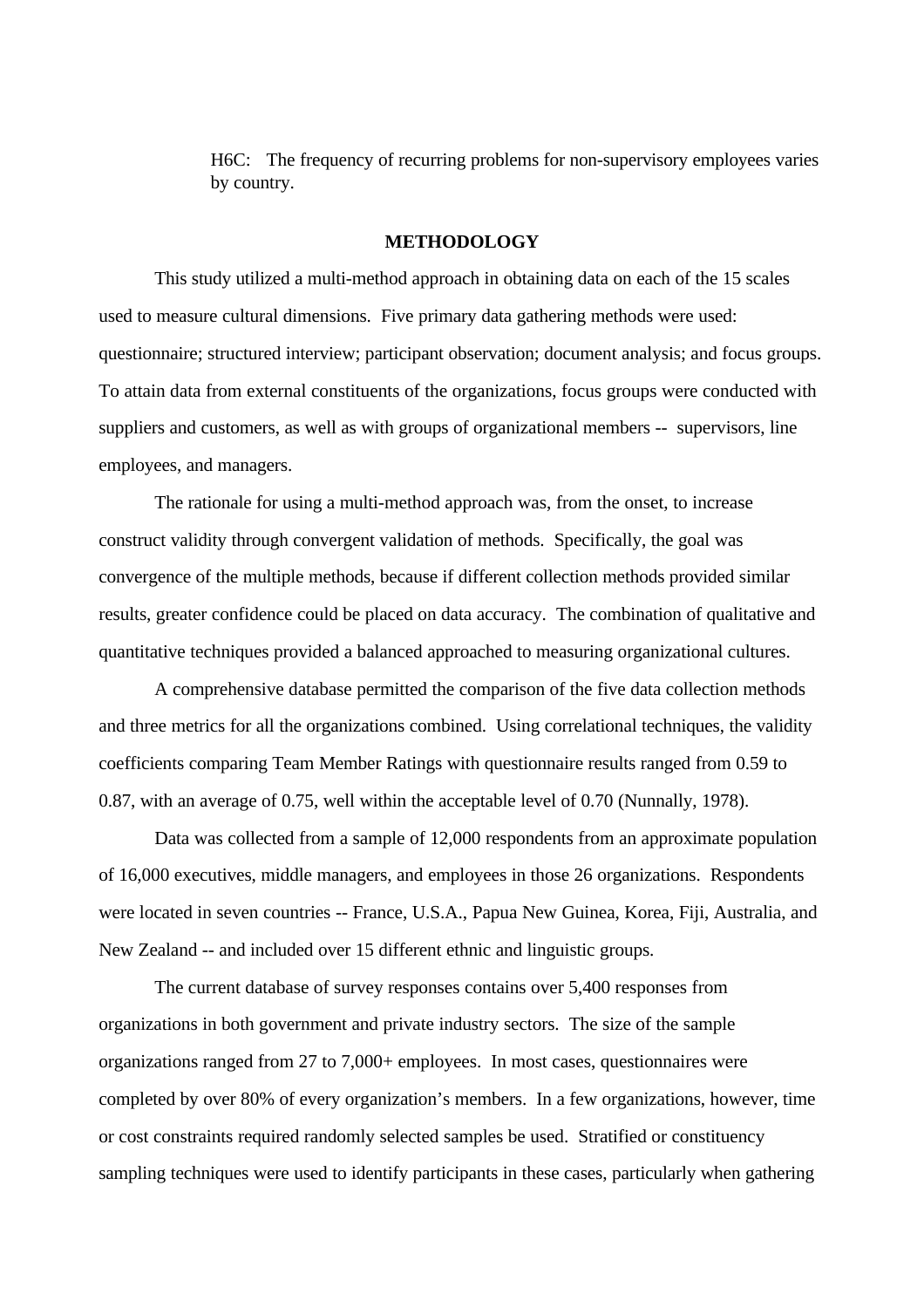data using qualitative methods of interviews, focus groups, and participant observations. When these samples were constructed, all levels of staff, ages, length of tenure, and divisions or professional groupings were included. The products and services delivered by these organizations include insurance, financial, mining, education, military, health care, banking, government, manufacturing, hotels, restaurants, and airline transportation. The descriptive statistics by country are shown in Table 1.

#### **Table 1. Respondents by Country**

Survey responses to statements were recorded using 5-point Likert scales which ranged from (1) Strongly Disagree to (5) Strongly Agree. During the developmental phase, anecdotal evidence strongly suggested that employees perceived differences between how things were in their departments, how things were in the overall organization, and how things should be. Therefore, each respondent was asked to consider and respond to each statement on the survey from three different perspectives: (a) their own work unit (MY UNIT), (b) the entire organization (ENTIRE ORG), and © how things should be (THE IDEAL).

The surveys were administered in small groups of approximately 25 members defined by their level in the organizational hierarchy. For example, all managers from various crossfunctional areas were group administered, as were supervisors, and non-supervisory employees. Individuals at different employment levels were not assigned to the same group to reduce potential pressure and/or bias. To prevent contamination of the responses, non-organizational members administered the surveys and, when necessary, the questionnaire was translated into local languages (i.e., Fijian, Hindi) and then back translated for verification of intended meaning.

To review, respondents were categorized by three mutually exclusive categories be level of employment: (a) senior managers, those having decision and policy making authority; (b) middle managers, those having management or supervisory responsibilities for others workers; and © employees, line employees having no management responsibilities. Table 2 shows the breakdown of respondents by country and level of employment. Depending on the country,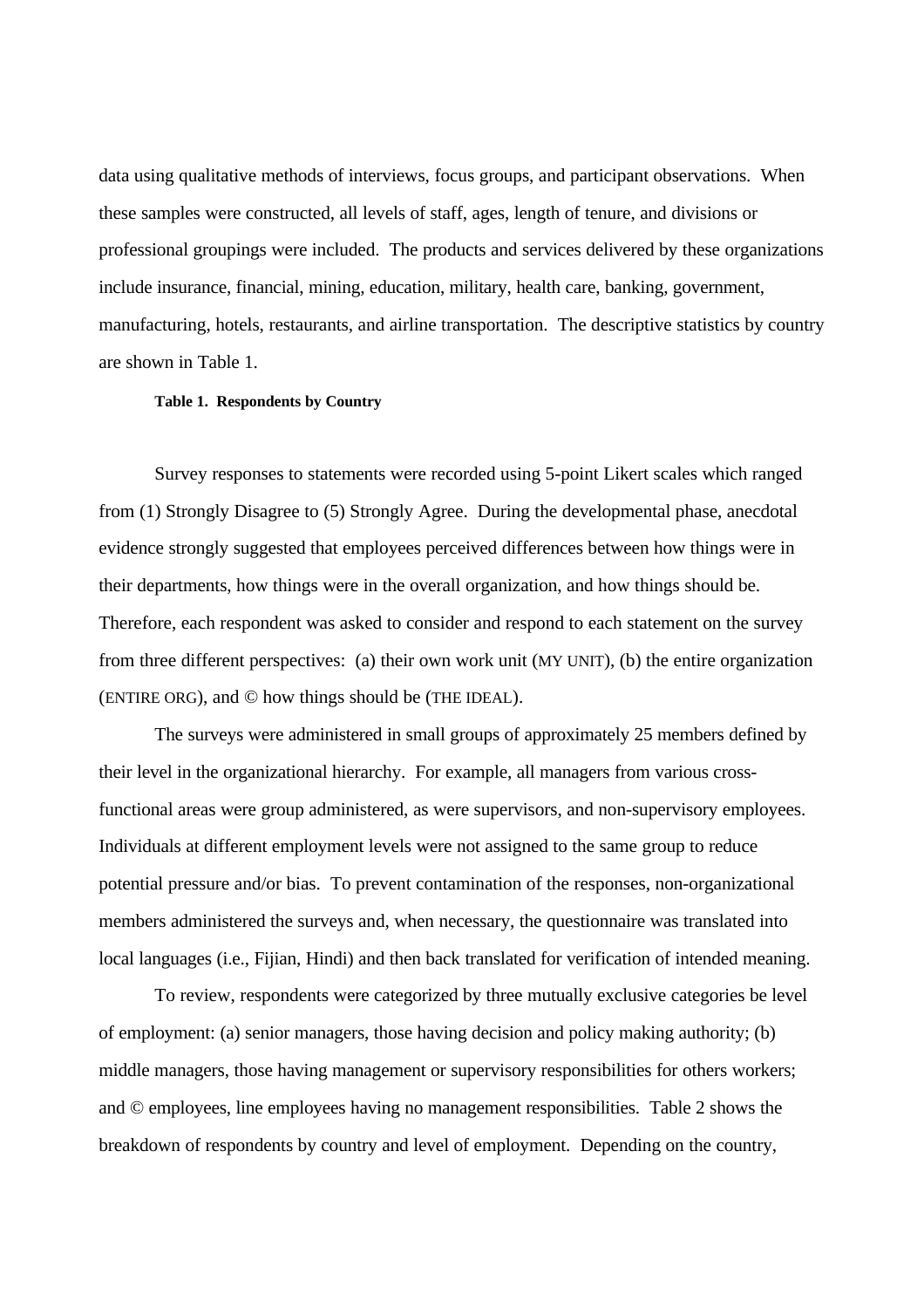senior managers comprised between 1.5% to 25% of the total sample, middle managers ranged between 16.3% to 42.5%, and non-supervisory employees were 34.6% to 82.2% of the total.

## **Table 2. Respondents by Country and Level of Employment.**

#### **RESULTS**

Table 3 (Figures 3A, 3B, and 3C), Table 4 (Figures 4A, 4B, and 4C), and Table 5 (Figures 5A, 5B, and 5C) show descriptive statistics for responses to the beliefs, processes, and behaviors of organizational members by country for the ENTIRE ORGANIZATION, MY UNIT, and THE IDEAL, respectively. On a country basis, the means for the beliefs about problem solving ranged from 4.33 to 4.62 on a five-point scale ideal. Likewise, the means for problem solving behaviors in an ideal organization were slightly lower and ranged from 4.09 to 4.34 for the seven countries. For the entire organization by country, the means for the problem solving beliefs ranged from 3.42 to 3.93 which were lower overall than the perception of an ideal organization. Consistently, the means for the problem solving behaviors in entire organizations (how it is today) by country were lower (3.07 to 3.60) than how behavior in organizations should be (the ideal). (*Please note that tables and figures are in preparation and will be included in the final copy of the paper.)*

Table 3. #4, #19 and #34 - ENTIRE ORG. Figure 3A - #4 by Country - Entire Org. Figure 3B - #19 by Country - Entire Org. Figure 3C - #34 by Country - Entire Org.

Table 4. #4, #19 and #34 - MY UNIT Figure 4A - #4 by Country - My Unit

Figure 4B - #19 by Country - My Unit Figure 4C - #34 by Country - My Unit

Table 5. #4, #19 and #34 - THE IDEAL Figure 5A - #4 by Country - The Ideal

Figure 5B - #19 by Country - The Ideal Figure 5C - #34 by Country - The Ideal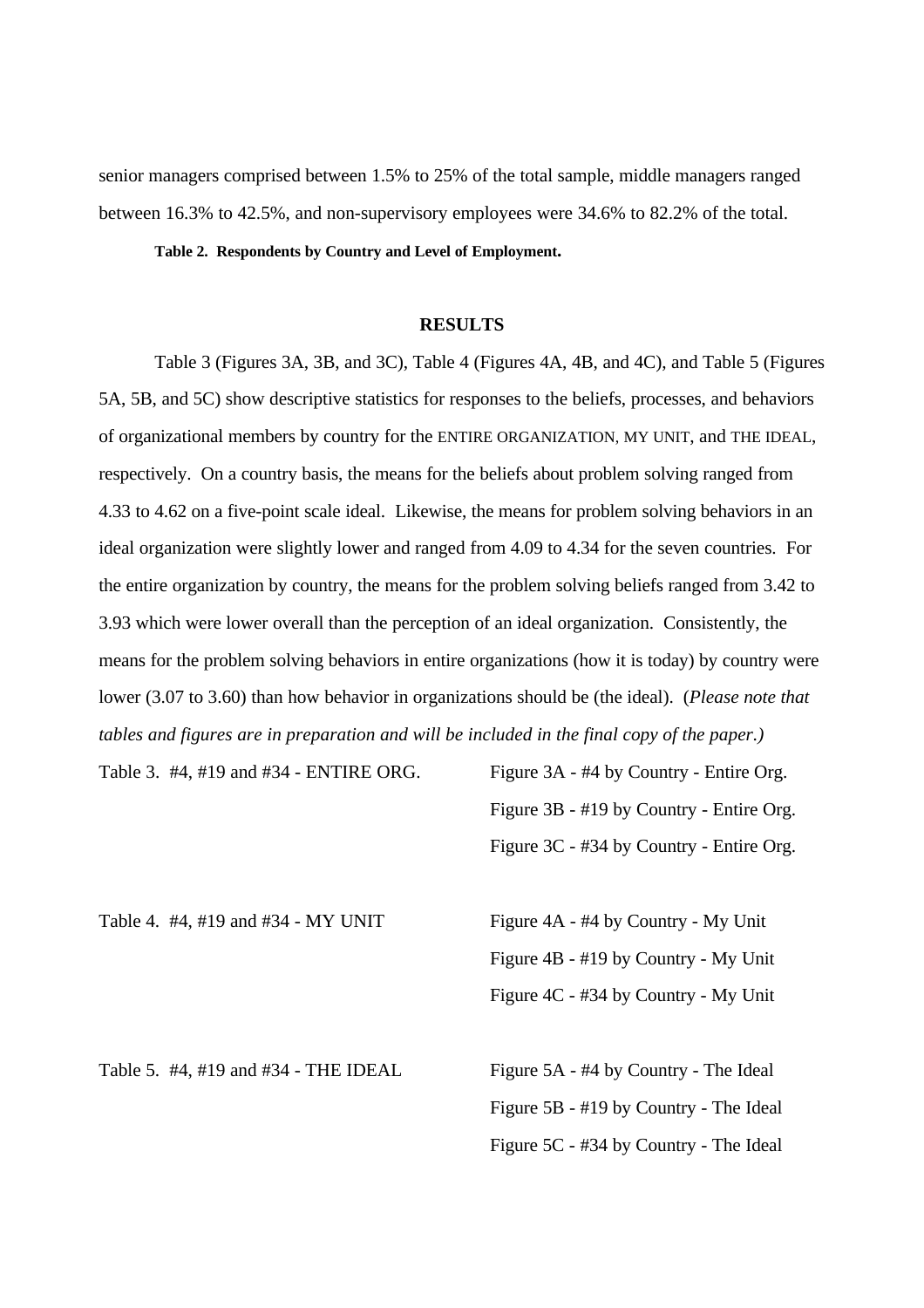Hypotheses 1, 3, and 5 were fully supported, and Hypotheses 2A, 2B, and 2C approached significance. While Hypotheses 2A, 2B, and 2C may provide some limited insight, they must be rejected along with Hypotheses 4A, 4B, 4C, 6A, 6B, and 6C.

Hypothesis 1 related to specific country differences for the ideological beliefs about problem solving (#4, IDEOLOGY). Statistical results of the data analysis suggest that when considering the ENTIRE ORG level, there are significant, specific country differences ( $F= 6.75$ ,  $p<0.001$ ) and, as just discussed, this variable does approach significance ( $p=0.101$ ) for level of employee by country. Organizations in both the U.S. and Fiji are significantly different from organizations in France and Papua New Guinea, and Australian firms are different from those in Papua New Gunea. Firms in France differ from those in the U.S., Fiji, and New Zealand. In addition to differences from French companies, those in New Zealand also differ from those in Papua New Gunea, and those in Papua New Gunea differ from organizations in the U.S., Fiji, Australia, and New Zealand. Korean firms are not different on this variable from those in France and Papua New Gunea.

Hypothesis 3 addressed specific country differences for the degree of individual involvement in problem solving (#19, DESIGNS). An analysis of the data suggests that there are significant, specific country differences ( $F=22.27$ ,  $p< 0.001$ ) when the ENTIRE ORG was considered. Organizations in the U.S. significantly differ from those in Fiji, France, Korea, and Papua New Guinea, while Australian firms differ from those in Fiji, France, and Korea. Firms in France differ from those in the U.S., Fiji, Australia, and New Zealand. Those in New Zealand differ from those in France and Korea, and companies in Fiji differ from U.S., Australian, and French firms. Korean firms differ from those in the U.S., Australia, and New Zealand, while companies in Papua New Gunea differ only from organizations in the U.S.

Hypothesis 5 addressed specific country differences with recurring problems (#34, EXPRESSIONS). Again, an analysis of the data suggests that when the ENTIRE ORG is the contextual variable, there are significant, specific country differences ( $F= 12.02$ ,  $p< 0.001$ ). Differences by level of employment by country at the UNIT level are also significant (data in process.) Organizations in the U.S. significantly differ from those in Fiji, France, Korea,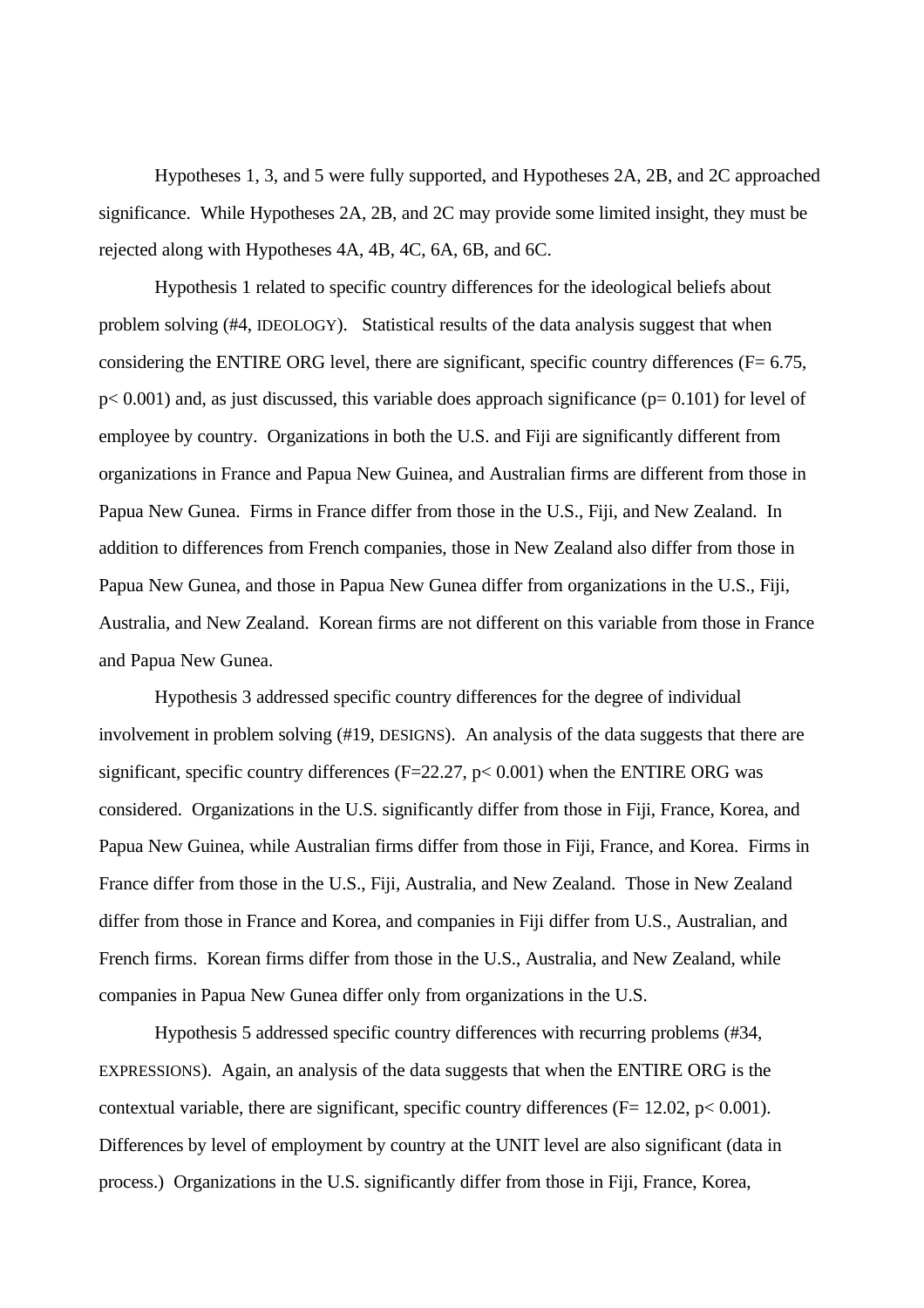Australia, and New Zealand. Australian, Fijian, New Zealand, and French firms each differ from those in the U.S. and Korea. Companies in Papua New Gunea differ only from those in Korea, while Korean firms differ from all of the others on this variable.

Controlling for country in two-way ANOVAs did not produce any significance by gender, age, or length of service. Also in two-way ANOVAs, level of employment approaches significance  $(p= 0.101)$  for the IDEOLOGY item  $(#4)$  which investigates people's beliefs for the ENTIRE ORG, and is highly significant ( $p < 0.001$ ) on this item for MY UNIT. Level of employment is also significant ( $p < 0.058$ ) as a main effect for the level of cultural DESIGNS (#19) for both UNIT and the IDEAL ORG. The interaction between country and level of employment on this variable is also significant for the UNIT ( $p < 0.007$ ) and the ENTIRE ORG ( $p < 0.028$ ). The interaction of country and level of employment is significant  $(p< 0.001)$  at the UNIT level. For the level of EXPRESSIONS (#34), employee perceptions of the IDEAL ORG, level of employment is significant ( $p < 0.42$ ) as a main effect. There is also an interaction effect for the ENTIRE ORG (p< 0.021).

## **DISCUSSION AND CONCLUSIONS**

When considering ideological beliefs about problem solving, firms in the U.S., Fiji, and New Zealand appear to be the most similar. Korean firms appear to not differ much at all from those in the other countries, and Australian and New Zealand firms are similar on this dimension, as expected. It is surprising, however, that Australian firms are different from those in Papua New Gunea, where Australia was the governing body.

For the level of involvement in problem solving, given the distribution and geographic location of firms in the study, it is not too surprising that companies in the U.S. differ from those in four other countries. It was also expected that companies in the U.S. would be most similar to those in Australia and New Zealand. Also noted is that Australian and New Zealand firms are similar as expected, although Australian firms appear to differ from Fijian companies on this variable, while those in New Zealand do not. Also, as expected, Australian companies appear to have no difference from those in Papua New Gunea in this area.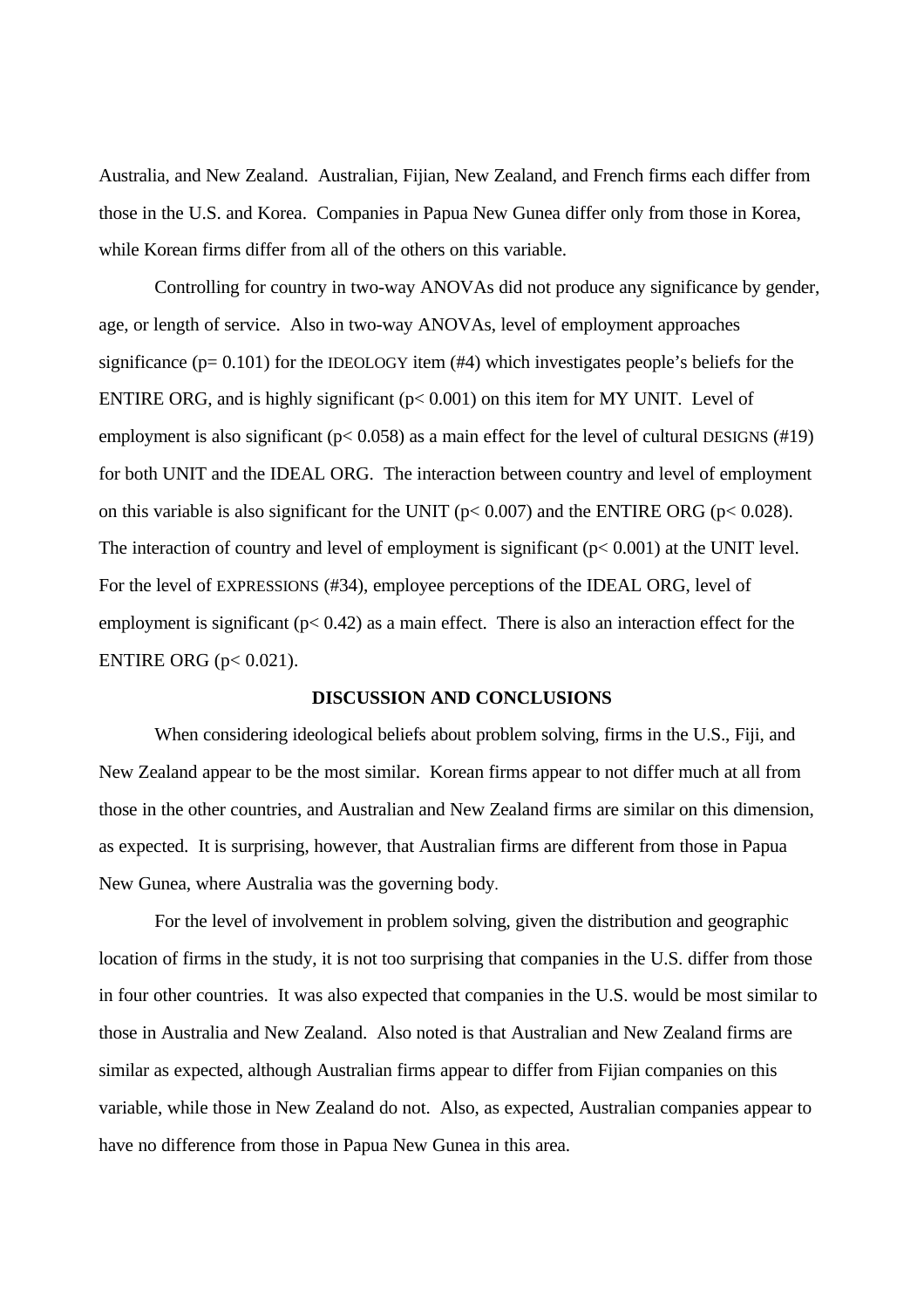It is very interesting to note that the issue of recurring problems for U.S. companies is different from those in five other countries except Papua New Gunea, and that Korean firms differ from the other six countries in the study. Again, results from Australian and New Zealand firms are similar as expected, but they are also similar to companies in Fiji and France, a surprising result.

Few differences were found in the degree of involvement for the three employment levels during problem solving. Perhaps a lack of significant results by employment level is due to the fact that all employees must become involved in and help solve problems of various types on a day-to-day basis in their work. In other words, all employees are involved in problem-solving activities to a similar degree, but different levels tackle differing *types* of problems.

This research study primarily used input from the questionnaire database, which provided the most easily quantifiable results for analysis. The fact that these data were also supported with numerous other methodological approaches lends greater credibility to the fundamental validity of the results from this analysis of the questionnaires. However, there are number of possible sources of bias in our sample. First, our sample organizations were from diverse countries, but still four of the seven are primarily located in the Pacific Rim, with the exception of the U.S., French, and Korean companies. Furthermore, our sample consisted of organizations that were self-selected by choosing to receive a cultural audit. Consequently these organizations showed more interest in the concept of organizational culture than the typical organization might and this difference could be a meaningful.. Another possible bias in our sample is that organizational types were limited. For example, organizations with more than 7,000 employees were not included, nor were a large number of industries represented. Therefore, the external validity or generalizability of the study may be limited to small and medium size firms and to those in represented industry / government groups. Nevertheless, we believe our sample provided a large and representative enough sample to provide preliminary information on the topic, which offers a significant advance over previous work.

It should be noted that most of the organizations, with the exception of those in France and Korea, were in countries where English was either the primary or a frequently used second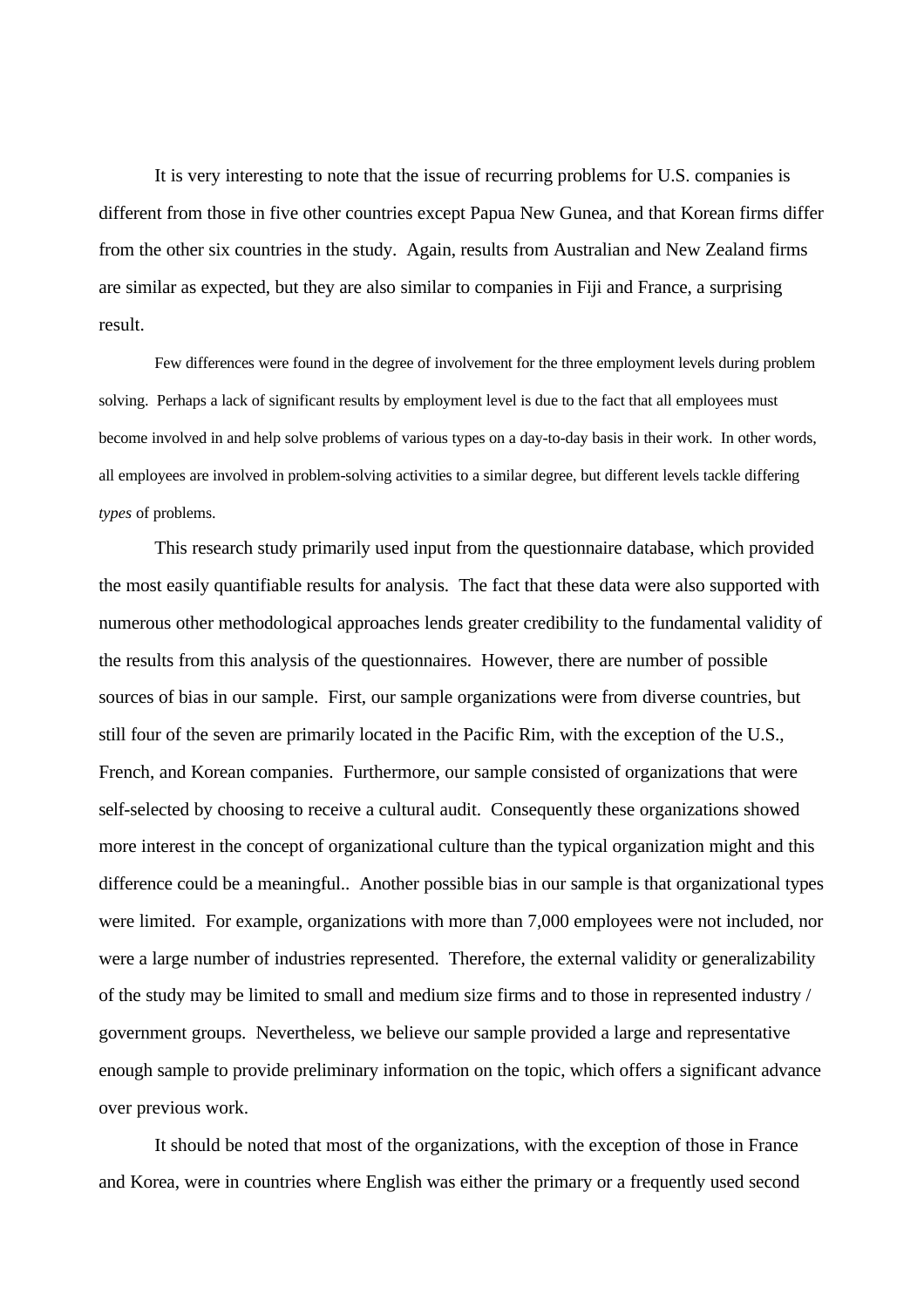language. Informally, no more differences were observed among the non-English speaking samples than in those using different dialects of English. In other words, although the materials were translated and back translated in settings where a language other than English was spoken, no more or less difficulty was observed by individual respondents or in adapting the methods and materials for data collection in those settings than was observed in English speaking settings.

While the present research provides interesting and useful information, future research using the CAPS method needs to be conducted in other countries, particularly those in Europe and Asia. Also, there is an emerging view that the pace of decision making is increasing rapidly (see Smith, 1997) as time, not technology, appears to be the major issue for organizational problem solvers (Ruh, 1988). Rockart and Hofman (1992) assert that "time has become a critical competitive differentiator: time to market for new products, manufacturing cycle for existing products, and timeliness of decision making, all previously important, are now critical (p. 22). Practitioners of fast response management impose time constraints on themselves in the belief that their organization will benefit by becoming more competitive (Smith & Hayne, 1997). Therefore, an interesting and useful idea would be to include the concept of time when considering problem solving situations in organizations. Since the concept of time has been strongly posited to vary significantly by culture, the CAPS research agenda would be an appropriate way to investigate the effects of time within various cultures and organizations.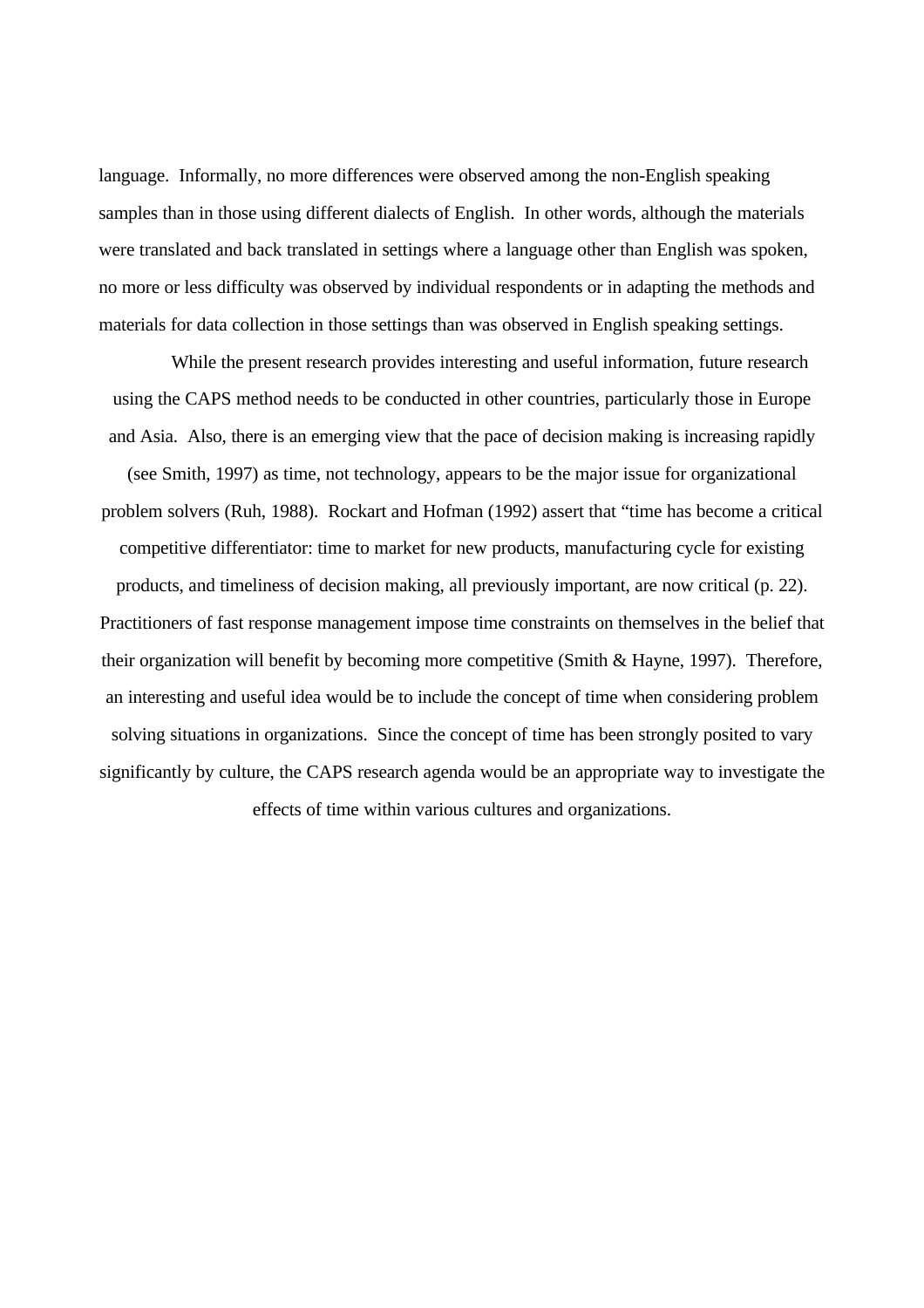## **REFERENCES**

- Ajiferuke M., and Boddewyn J. (1970). 'Culture' and other explanatory variables in comparative management studies. *Academy of Management Journal*, 13: 153-163.
- Arrow, K. (1973). *Information and economic behavior*. Stockholm, Sweden: Federation of Swedish Industries.
- Bhagat, R.S., and McQuaid, S.J. (1982). Role of subjective culture in organizations: A review and directions for future research. *Journal of Applied Psychology*, 67(5): 653-685.
- Collins, T.M., and Doorley, T.L.I. (1991). *Teaming up for the 90s: A guide to international joint ventures and strategic alliances*. Homewood, IL: Business One, Irwin.
- Cummings, L.L., and Schmidt, S.M. (1972). Managerial attitudes of Greeks: The roles of culture and industrialization. *Administrative Science Quarterly*, 17: 265-272.
- Dennison, D.R. (1996). What IS the difference between organizational culture and organizational climate? A native's point of view on a decade of paradigm wars. *Academy of Management Review*, 21(3): 619-654.
- Devlin, G. and Bleackley, M. (1988). Strategic alliances-guidelines for success. *Long Range Planning*, 20(3): 12-18.
- Everett, J.E., Stening, B.W., and Longton, P.A. (1982). Some evidence for an international managerial culture. *Journal of Management Studies*. 19: 153-162.
- Frayne, C.A., and Geringer, J.M. (1992). Self-management training for joint venture general managers. *Human Resource Planning Journal*, 14(4): 69-86.
- Fried, C. (1982). *Contract as promise*. Cambridge, MA: Harvard University Press.
- Friedman, R.A. (1991). Trust, understanding, and control: Factors affecting support for mutual gains bargaining in labor negotiations. Paper presented at the Annual Meeting of the Academy of Management, Miami, FL.
- Goodenough, W.H. (1971). *Culture, language and society*. Reading, MA: Addison-Wesley.
- Haire, M., Ghiselli, E., and Porter, L. (1966). *Managerial thinking: An international study*. New York: Wiley.
- Hall, R.D. (1984). *The international joint venture*. New York: Praeger Publishers.
- Harrigan, K.R. (1986). *Managing for joint venture success*. Lexington, MA: Lexington Books.

Harrigan, K.R. (1985). *Strategies for joint ventures.* Lexington, MA: Lexington Books. Hofstede, G. (1980). *Culture's consequences*. Beverly Hills, CA: Sage Publications.